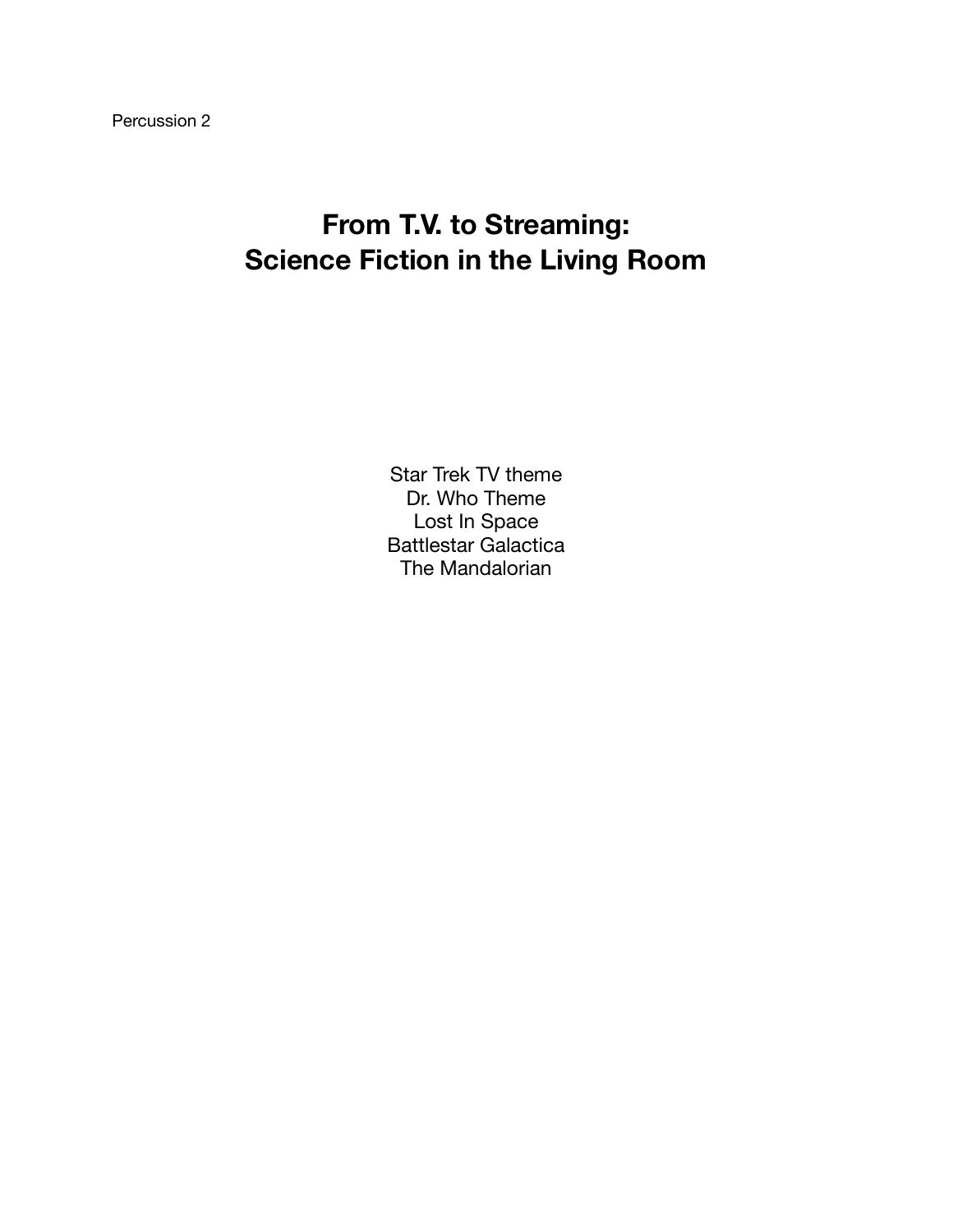Percussion 2

**Star Trek** (Original TV Theme)

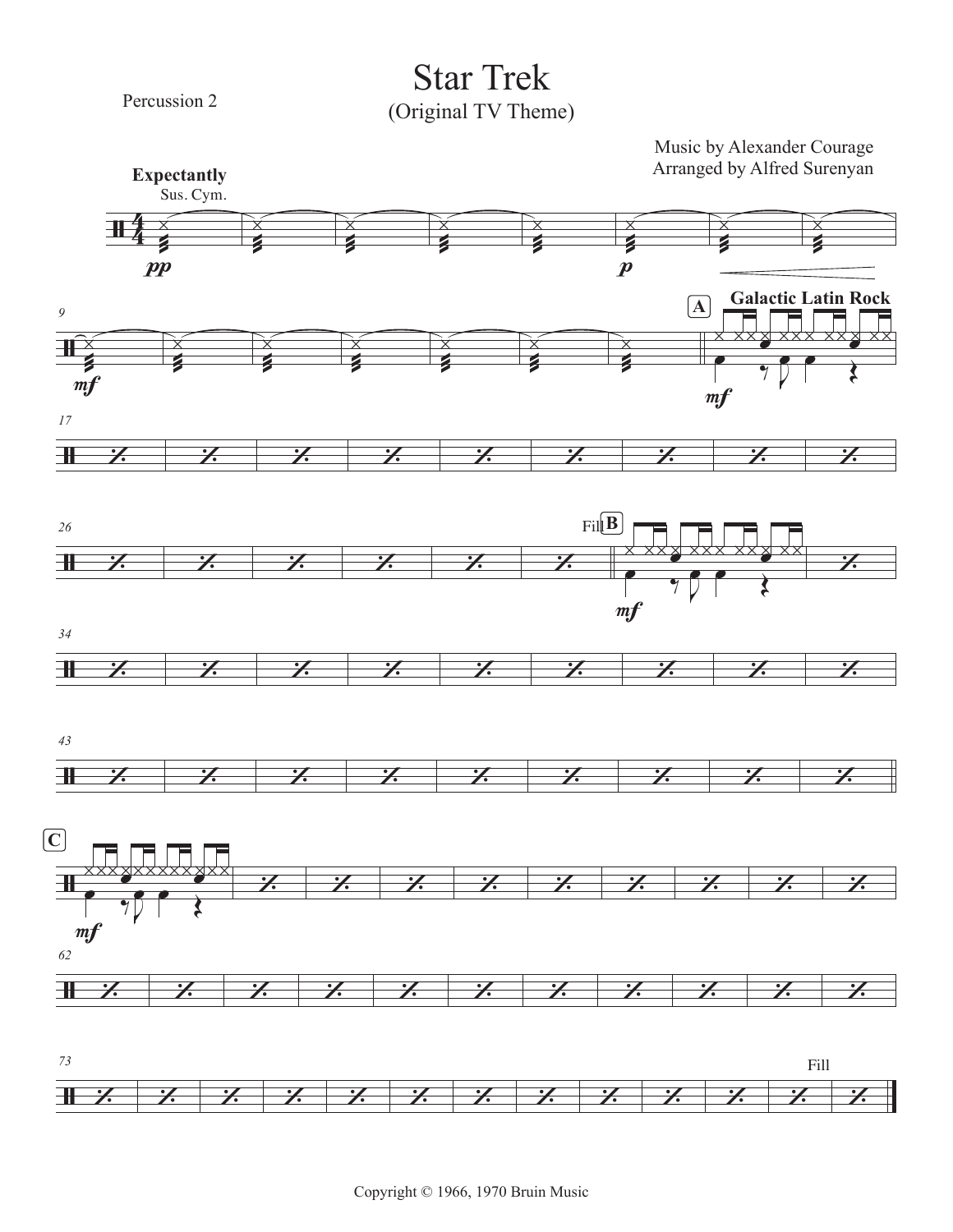#### Timpani

 $\equiv$ 

### Dr. Who Theme

Ron Grainer Orchestrated by Alfred Surenyan

 $\frac{\partial}{\partial x}$ 

 $\widetilde{\mathbf{o}}$ 

 $\frac{1}{1}$ 





 $\blacksquare$ 

 $\overline{\mathbf{f}}$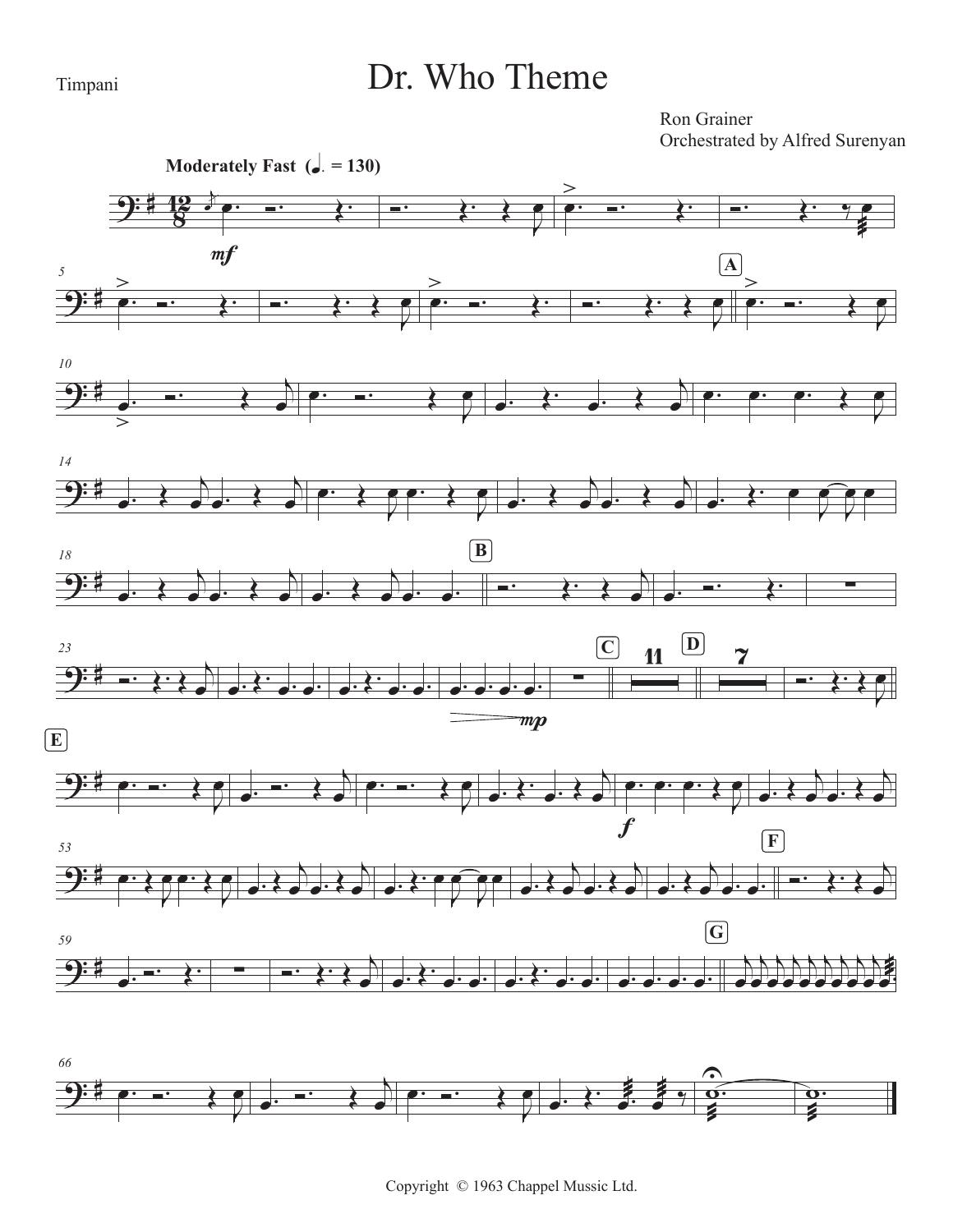# Timpani Lost In Space

Theme from the TV Series

 $\text{Allegro}(\text{e}) = 144)$ 

John Willians Arranged by Alfred Surenyan

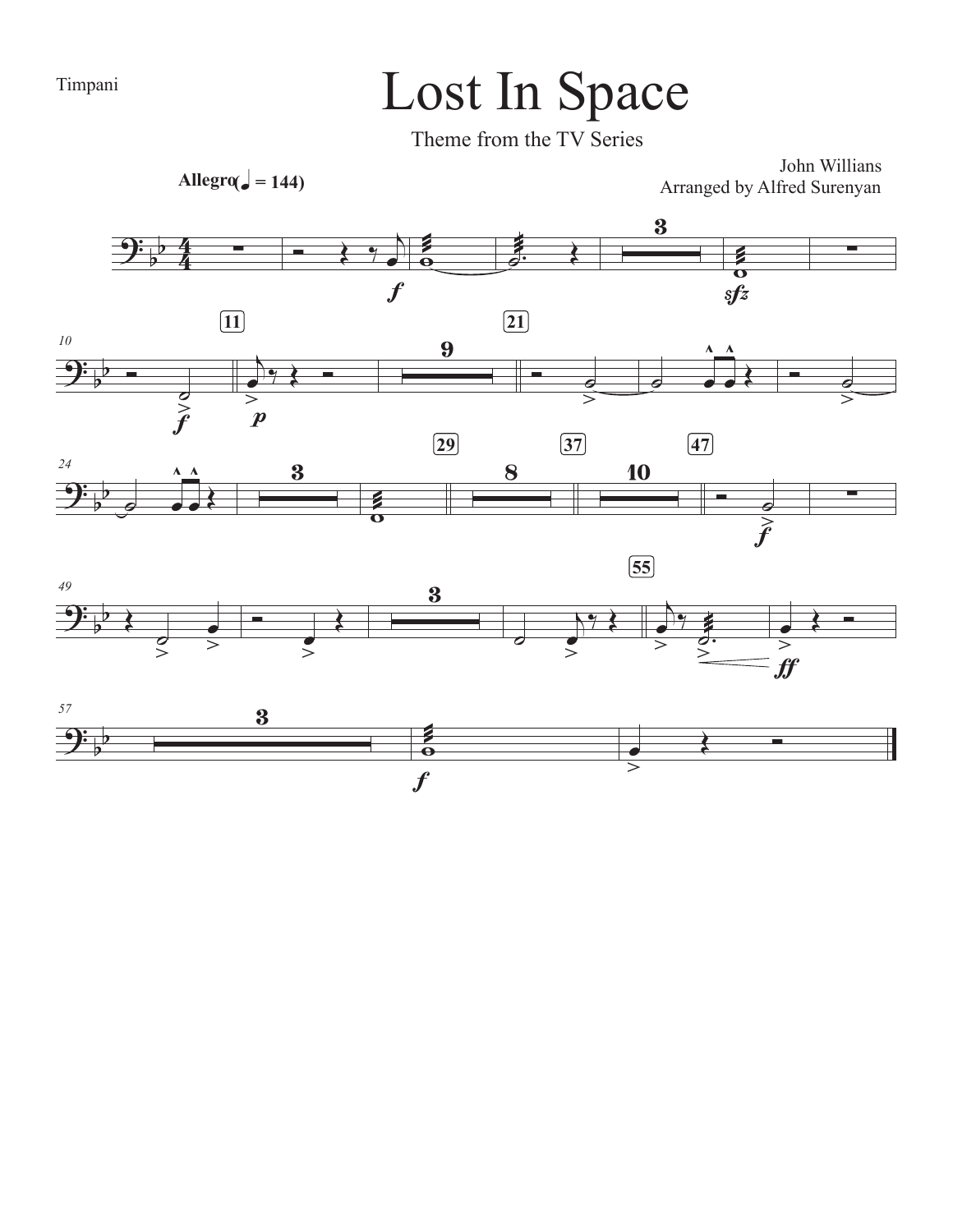Timpani

### Battlestar Galactica

Theme from the Universal TV Series Battlestar Galactica)



Copyrigth © 1978 USI B Music Publishing